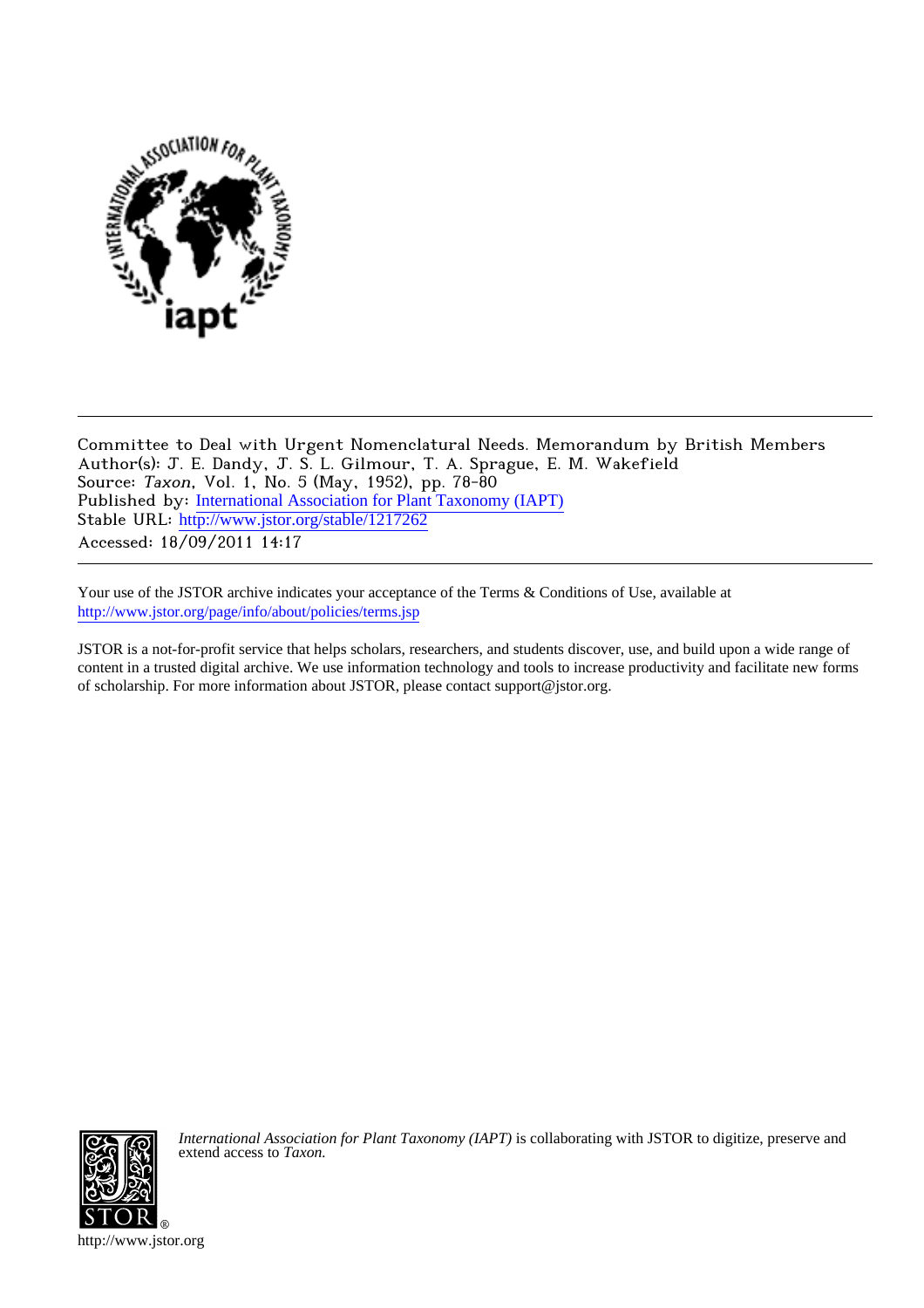**to those terms their correct value so that they can, if necessary, be made the basis for non-mathematical action. Taxonomy is a science of variation, concerned with bring order and system to the assemblage of living organisms. This it does by grouping, naming and classifying in accordance with a body of principles, the majority of which are widely accepted and readily applied but some of which are controversial in their interpretation. Often this results from imperfection of methodology rather than conflict of aims. Just as the debate concerning the place of phylogeny in classification could presumably be finally closed by the revelation of an adequate number of fossil lineages, so one might imagine that the many differences of opinion as to what shall constitute species would be brought nearer reconciliation by an objective enough exposition of the natural populations of which they are built. Most systematists today would agree that they set out to describe and define populations rather than individuals; that they so often do not actually do so in practice is partly due to a failure to adopt methods necessary to acquire a knowledge of the structure of populations, and partly that even if they do themselves acquire such knowledge by years of laborious observation, they have no means of presenting it concisely in a form immediately interpretable by others. Much can be done to meet both shortcomings through the adoption of rational methods of population sampling, and of the elementary statistical techniques necessary to make from these the appropriate deductions.** 

### **Literature cited**

**ANDERSON, E. 1936. Ann. Mo. Bot. Gard., 23, p. 511-525.** 

- **ANDERSON, E. & HUBRICHT, L. 1938. Bot. Gaz., 100, p. 312-323.**
- **ANDERSON, E. & TURRILL, W. B. 1935. Nature, 136, p. 986-987.**
- **ANDERSON, E. & TURRILL, W. B. 1938. New Phyt., 37, p. 160-172.**
- **ANDERSON, E. & WHITAKER, T. W. 1934. J. Arn. Arb., 15, p. 28-42.**
- BAAS BECKING, L. G. M. & DRION, E. F. 1936. Acta Biotheoret., 1-2, p. 133-150.
- **DEYL, M. 1946. Opera Bot. Cechica, 3, p. 1-256.**
- **EPLING, K. & DOBZHANSKY, T. 1942. Genetics, 27, p. 317-332.**
- **FISHER, R. A. 1936. Ann. Eugen. 7. p. 179-188.**
- **FISHER, R. A. 1937. Ann. Eugen. 7, p. 333-348.**
- **GREGOR, J. W. 1939. New Phyt., 38, p. 293-322.**
- **GREGOR, J. W. & LANG, J. M. S. 1950. New Phyt., 49, p. 135-141.**
- **HARRISON, J. 'HESLOP, 1948. Trans. Bot. Soc. Edin., 35, p. 26-66.**
- **HARRISON, J. HESLOP, 1951. Svensk. Bot. Tidsk., 45, p. 608-635.**
- **MATHER, K. 1946. Statistical Analysis in Biology. 2 Ed., London.**
- **MELVILLE, R. 1937. Ann. Bot. N. S. 1, p. 673-680.**

**PAVJOVSKA, S. 1947. Polska Ak. Um. (Doc. Physiog. Poloniae) Nr. 4, p. 1-48.** 

**PENROSE, L. S. 1947. Ann. Eugen. 13, p. 228-237.** 

**WOODSON, R. E. 1947. Ann. Mo. Bot. Gard., 34, p. 353-432.** 

# **Committee to deal with Urgent Nomenclatural Needs Memorandum by British Members**

**1. We, the undersigned British members of the above Committee, are of the unanimous opinion that, in the interests both of nomenclatural stability and of the continuance of friendly co-operation between taxonomists and other users of the scientific names of plants, it is highly desirable that some alteration in the existing Rules should be made whereby changes in widely used specific names of economic plants, at present .rendered necessary by the application of the Rules, may be reduced to a minimum in the future.** 

**2. We are unanimously opposed to the introduction of nomina specifica conservanda, for the following reasons:** 

**A. The establishment of a list of nomina specifica conservanda would open the door to a flood of names proposed merely because they were the names best known to their proposers. Most of those who have advocated the establishment of such a list have stated that it could be confined to 100 or not more than 200 names. We believe that such limitation would be impracticable.** 

**B. The listing of particular names as con-**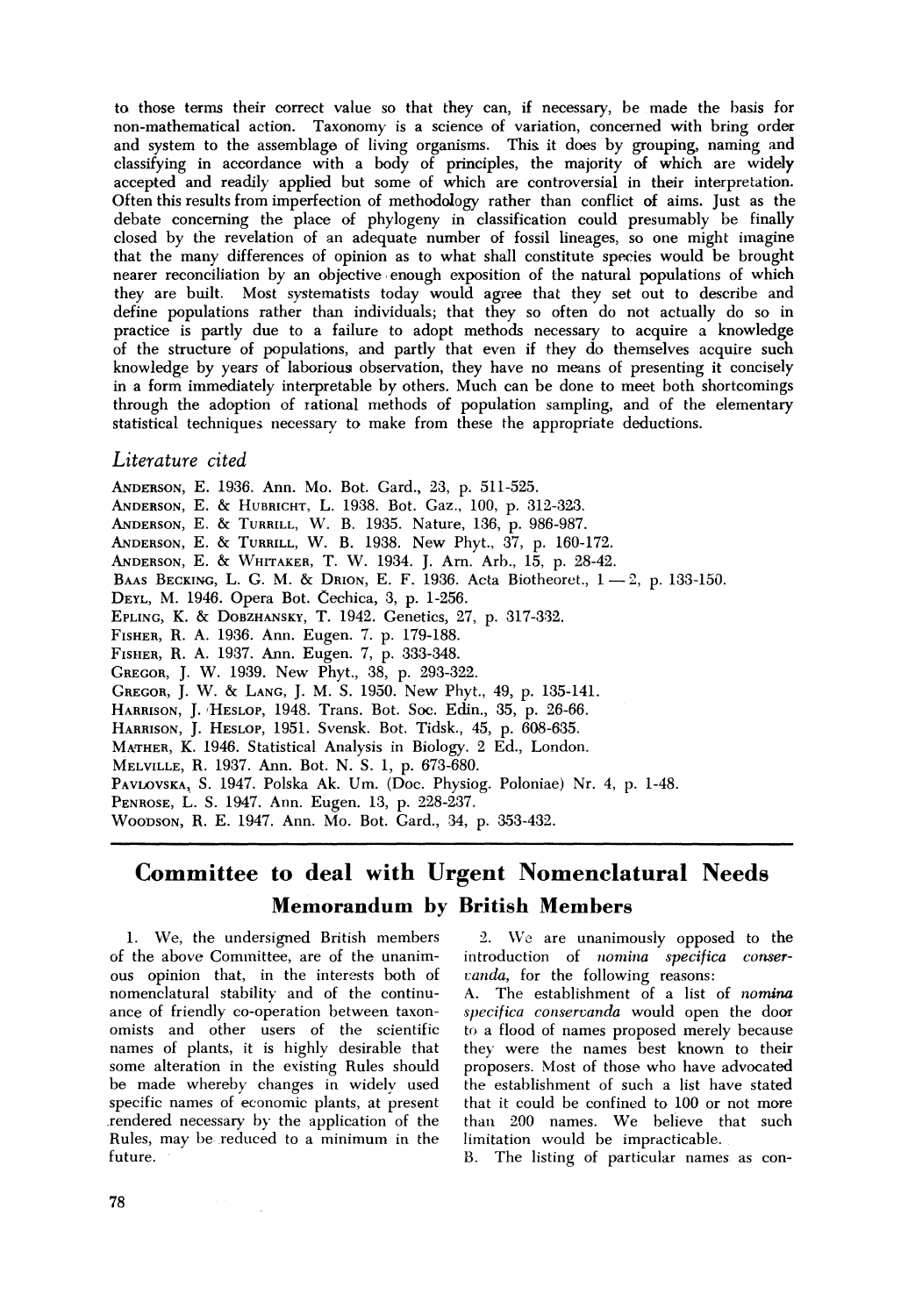**served for particular species would entail the determination and designation of their types, and also the precise delimitation of the species concerned. This would be a long and difficult task which would complicate and prolong indefinitely the work of compiling a list of nomina specifica conservanda. Further, it is possible that subsequent work on particular species after the list had been published would necessitate alterations of the names in the list, thus increasing instead of reducing undesirable name changes. It is significant that, among the lists proposed to the Cambridge Congress by various botanists (BRIQUET, Rec. Syn. 133-8) were two new combinations (one of which violated Art. 58 of the Rules).** 

**3. We are unanimously of the opinion that the adoption of the principle of nomina specifica rejicienda is the most satisfactory means of bringing about the desired reduction in name-changes, and that a sound and practicable method can be devised for incorporating this principle in the Rules.** 

**4. We desire to make it clear that the principle of nomina specifica rejicienda must not be applied retro-actively; changes already made in the nomenclature of species in accordance with the Rules, and generally accepted by taxonomists who obey the Rules, must not be reversed. The object of the proposed list of rejected names is solely to prevent highly undesirable changes in the future.** 

**5. We are of the opinion that the existing provisions for rejecting specific epithets should be incorporated with the above principles in a single new article to follow the present Art. 68 and to replace Arts. 62-65, and that a single list of specific names rejected for whatever reason should form an Appendix to the Rules.** 

**6. The following is a suggested draft of such a new article:** 

## **NEW ARTICLE**

#### **(to follow old Art. 68 and to replace old Arts. 62-65).**

**A name of a species must be rejected if it is included in the list of nomina specifica rejicienda (Appendix ..). Names in this list are treated as illegitimate.** 

**The object of the list of nomina specifica rejicienda is to further the attainment of stability and unambiguity in the nomenclature of well-knowun species, especially familiar species of wide distribution and**  **species of special horticultural, economic or other importance. The list comprises names which, if not rejected in this way, would by the provisions of these Rules invalidate widely accepted names well established in**  botanical litterature or in commerce, **would prove to be permanent sources of confusion or error. To be eligible for inclusion in the list a name must belong to one or more of the following five categories:** 

- **(1) An overlooked or little-used name which is an earlier synonym of an established name and would invalidate that name. Example: Lassonia heptapeta Buc'hoz (P1. Nouvellem. Decouv. 21, t. 19 fig. 1: 1799), which would invalidate Magnolia denudata Desr. (apud Lam. in Encycl. Meth., Bot. III. 675: 1791).**
- **(2) A much-used name which, owing to its use in different meanings, has become a permanent source of confusion or error**  (nomen ambiguum). Examples: **villosa L. (Sp. P1. I. 491: 1753), which has been applied to several different species and so become a source of confusion; Lavandula spica L. (Sp. P1. II. 572: 1758), under which Linnaeus included the two species subsequently known as L. officinalis Chaix and L. latifolia Vill., and which has been applied almost equally to both of them.**
- **(3) A name (in current use for a well-known species) which, on examination or reexamination of its type, is found to be applicable to another species and would become the correct name for that species (nomen ambiguum incipiens). Example: Myosotis collina Hoffm. (Deutsch. Fl. 1791. 61: 1791) has long been the established name for a well-known species of Myosotis, but its type is found to be referable to another species, M. discolor Pers. (1797), so that the name M. collina Hoffm. would have to be transferred from one well-known species (now called M. hispida Schlecht.) to another (M. discolor Pers.).**
- **(4) A name of which the original definition was based on two or more entirely discordant elements and which would be a permanent source of confusion (nomen confusum). Examples: Illicium san-ki Perrott. (in Mem. Soc. Linn. Par. III. 121: 1825), which was based on fruits of Illicium verum Hook. f. (1888) and leaves belonging to a very different family (probably Clausena in Rutaceae), so that the use of the name I. san-ki in place of**